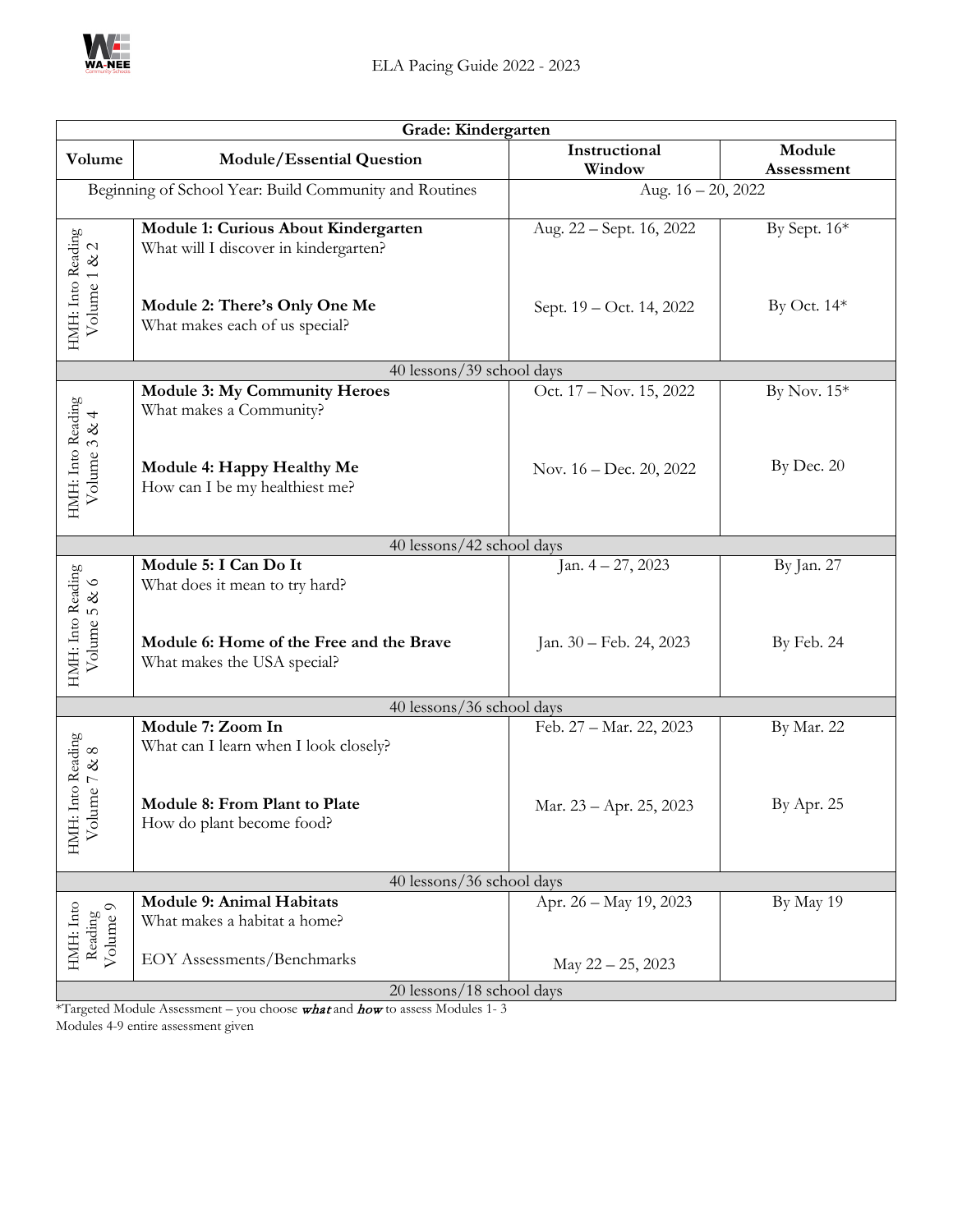

| Grade: 1st                                                                 |                                                                                                                                                   |                               |                    |
|----------------------------------------------------------------------------|---------------------------------------------------------------------------------------------------------------------------------------------------|-------------------------------|--------------------|
| Volume                                                                     | Module/Essential Question                                                                                                                         | Instructional                 | Module             |
|                                                                            |                                                                                                                                                   | Window                        | Assessment         |
|                                                                            | Module 1: Nice to Meet You!<br>How can making new friends and learning new things help<br>us?                                                     | Aug. 22- Sept. 13, 2022       | Sept. 13, 2022*    |
| HMH: Into Reading<br>Volume 1                                              | Module 2: My Family, My Community<br>How does everyone in my family and community make them<br>special?                                           | Sept. 14 - October 5,<br>2022 | Oct. 5, 2022*      |
|                                                                            | 30 lessons/32 school days                                                                                                                         |                               |                    |
| HMH: Into<br>$\begin{array}{c} \rm{Reading}\\ \rm{Volume} \ 2 \end{array}$ | <b>Module 3: Amazing Animals</b><br>How do animals' bodies help them?                                                                             | Oct. $6 - 31, 2022$           | Oct. 31, 2022*     |
|                                                                            | Module 4: Better Together<br>Why is it important to do my best and get along with others?                                                         | Nov. $1 -$ Nov. 22, 2022      | Nov. 21 & 22, 2022 |
|                                                                            | 30 lessons/32 school days                                                                                                                         |                               |                    |
|                                                                            | Module 5: Now You See It, Now You Don't<br>Why do light and dark come and go?                                                                     | Nov. 28 – Dec. 20, 2022       | Dec. 19 & 20, 2022 |
| HMH: Into<br>Reading<br>Volume 3                                           | Module 6: Celebrate America<br>What do holidays and symbols tell about our country?                                                               | Jan. 4 - 26, 2023             | Jan. 25 & 26, 2023 |
|                                                                            | 30 lessons/33 school days                                                                                                                         |                               |                    |
|                                                                            | <b>Module 7: The Big Outdoors</b><br>How do things in nature change?                                                                              | Jan. 27 - Feb. 17, 2023       | Feb. 16 & 17, 2023 |
| HMH: Into<br>Reading<br>Volume 4                                           | Module 8: Tell Me a Story<br>What lessons can we learn from stories?                                                                              | Feb. 21 - Mar. 14, 2023       | Mar. 13 & 14, 2023 |
|                                                                            | 30 lessons/32 school days                                                                                                                         |                               |                    |
| Reading<br>Volume 5<br>HMH: Inte                                           | Module 9: Grow, Plants, Grow!<br>What do plants need to live and grow?                                                                            | Mar. 15 - Apr. 12, 2023       | Apr. 11 & 12, 2023 |
|                                                                            | Module 10: Dare to Dream<br>How can thinking in new ways solve problems?                                                                          | Apr. 13 - May 5, 2023         | May 4 & 5, 2023    |
| 30 lessons/33 school days                                                  |                                                                                                                                                   |                               |                    |
| HMH: Into<br>Volume 6<br>Reading                                           | <b>EOY Assessments/Benchmarks</b><br>and/or<br><b>Module 11: Genre Study: Nonfiction</b><br>What are the characteristics of narrative nonfiction? |                               |                    |
|                                                                            | Module 12: Genre Study: Literary Texts<br>What are the characteristics of realistic fiction?                                                      |                               |                    |
|                                                                            | *Targeted Module Assessment - you choose what and how to assess Modules 1-3                                                                       |                               |                    |

Modules 4-10 entire assessment given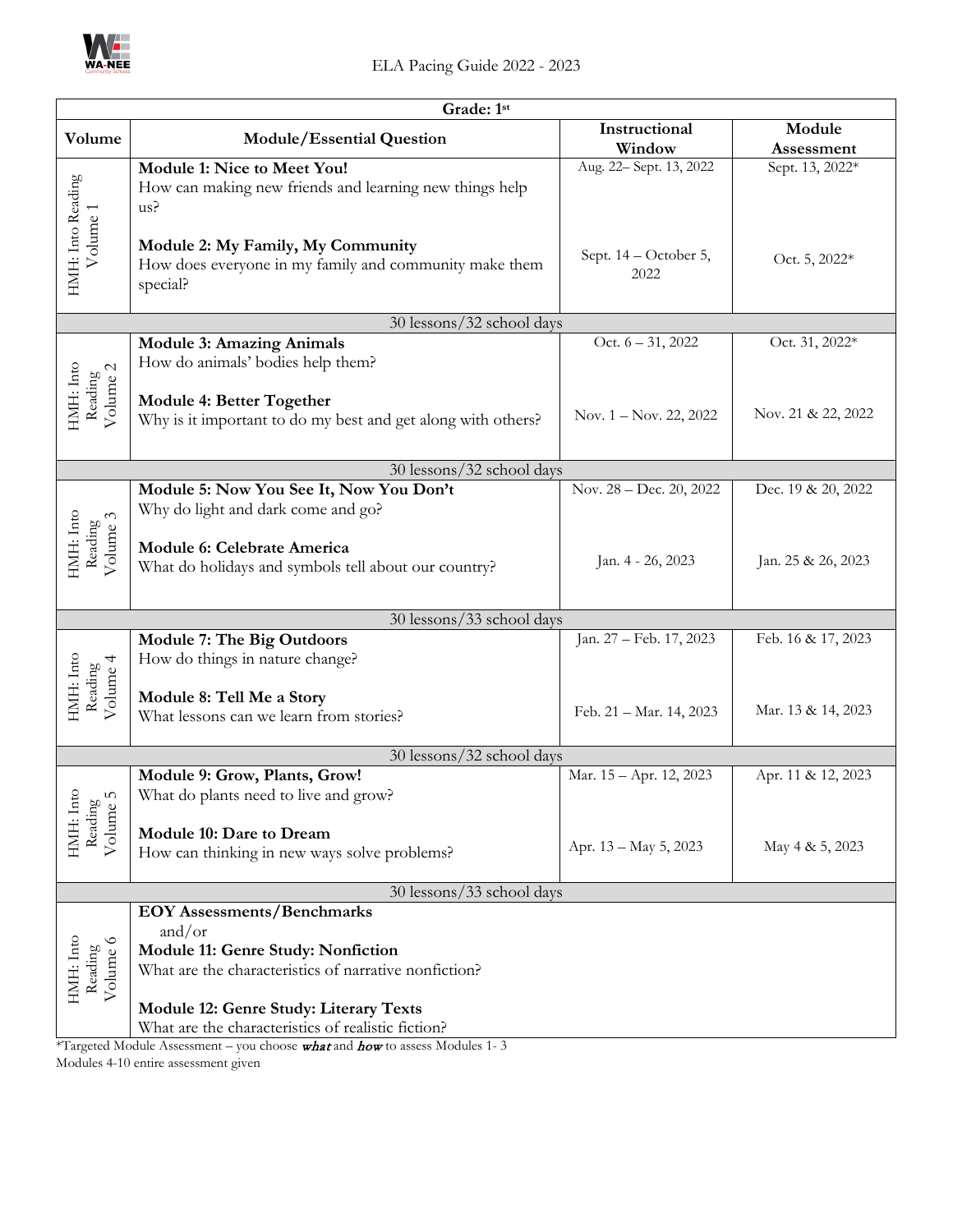

| Grade: 2nd                        |                                                                                              |                         |                    |
|-----------------------------------|----------------------------------------------------------------------------------------------|-------------------------|--------------------|
| Volume                            | Module/Essential Question                                                                    | Instructional           | Module             |
|                                   |                                                                                              | Window                  | Assessment         |
|                                   | Module 1: Be a Super Citizen                                                                 | Aug. 22- Sept. 13, 2022 | Sept. 13, 2022*    |
|                                   | How can being a good citizen make a difference to others?                                    |                         |                    |
|                                   |                                                                                              |                         |                    |
|                                   | Module 2: Look Around and Explore!                                                           |                         |                    |
| HMH: Into Reading<br>Volume 1     | How does exploring help us understand the world around us?                                   | Sept. 14 - October 5,   | Oct. 5, 2022*      |
|                                   |                                                                                              | 2022                    |                    |
|                                   |                                                                                              |                         |                    |
|                                   | 30 lessons/32 school days                                                                    |                         |                    |
|                                   | Module 3: Meet in the Middle                                                                 | Oct. $6 - 31, 2022$     | Oct. 31, 2022*     |
|                                   | How can people work out disagreements?                                                       |                         |                    |
| HMH: Into<br>Reading<br>Volume 2  |                                                                                              |                         |                    |
|                                   | Module 4: Once Upon a Time<br>What lessons can we learn from characters in stories?          | Nov. 1 – Nov. 22, 2022  | Nov. 21 & 22, 2022 |
|                                   |                                                                                              |                         |                    |
|                                   |                                                                                              |                         |                    |
|                                   | 30 lessons/32 school days                                                                    |                         |                    |
|                                   | Module 5: Lead the Way                                                                       | Nov. 28 - Dec. 20, 2022 | Dec. 19 & 20, 2022 |
|                                   | What are the qualities of a good leader?                                                     |                         |                    |
| HMH: Into<br>Volume 3<br>Reading  | Module 6: Weather Wise                                                                       |                         |                    |
|                                   | How does weather affect us?                                                                  | Jan. 4 - 26, 2023       | Jan. 25 & 26, 2023 |
|                                   |                                                                                              |                         |                    |
|                                   |                                                                                              |                         |                    |
|                                   | 30 lessons/33 school days                                                                    |                         |                    |
|                                   | Module 7: Everyone Has a Story                                                               | Jan. 27 - Feb. 17, 2023 | Feb. 16 & 17, 2023 |
|                                   | How do our experiences shape our lives?                                                      |                         |                    |
| HMH: Into<br>Volume 4<br>Reading  | Module 8: Time to Grow!                                                                      |                         |                    |
|                                   | What do plants need to live and grow?                                                        | Feb. 21 - Mar. 14, 2023 | Mar. 13 & 14, 2023 |
|                                   |                                                                                              |                         |                    |
| 30 lessons/32 school days         |                                                                                              |                         |                    |
|                                   | <b>Module 9: Home Sweet Habitat</b>                                                          | Mar. 15 - Apr. 12, 2023 | Apr. 11 & 12, 2023 |
| Into<br>S<br>ρg<br>$\mathbf{Q}$   | How do things in a habitat depend on each other?                                             |                         |                    |
| Readi<br>Volum                    |                                                                                              |                         |                    |
| HMH:                              | Module 10: Many Cultures, One World                                                          | Apr. 13 - May 5, 2023   | May 4 & 5, 2023    |
|                                   | What can we learn from different people and cultures?                                        |                         |                    |
| 30 lessons/33 school days         |                                                                                              |                         |                    |
| <b>EOY Assessments/Benchmarks</b> |                                                                                              |                         |                    |
| HMH: Into<br>Volume 6<br>Reading  | and/or                                                                                       |                         |                    |
|                                   | <b>Module 11: Genre Study: Nonfiction</b>                                                    |                         |                    |
|                                   | What are the characteristics of a biography?                                                 |                         |                    |
|                                   |                                                                                              |                         |                    |
|                                   | Module 12: Genre Study: Literary Texts<br>What are the characteristics of realistic fiction? |                         |                    |
|                                   | *Targeted Module Assessment - you choose what and how to assess Modules 1-3                  |                         |                    |

Modules 4-10 entire assessment given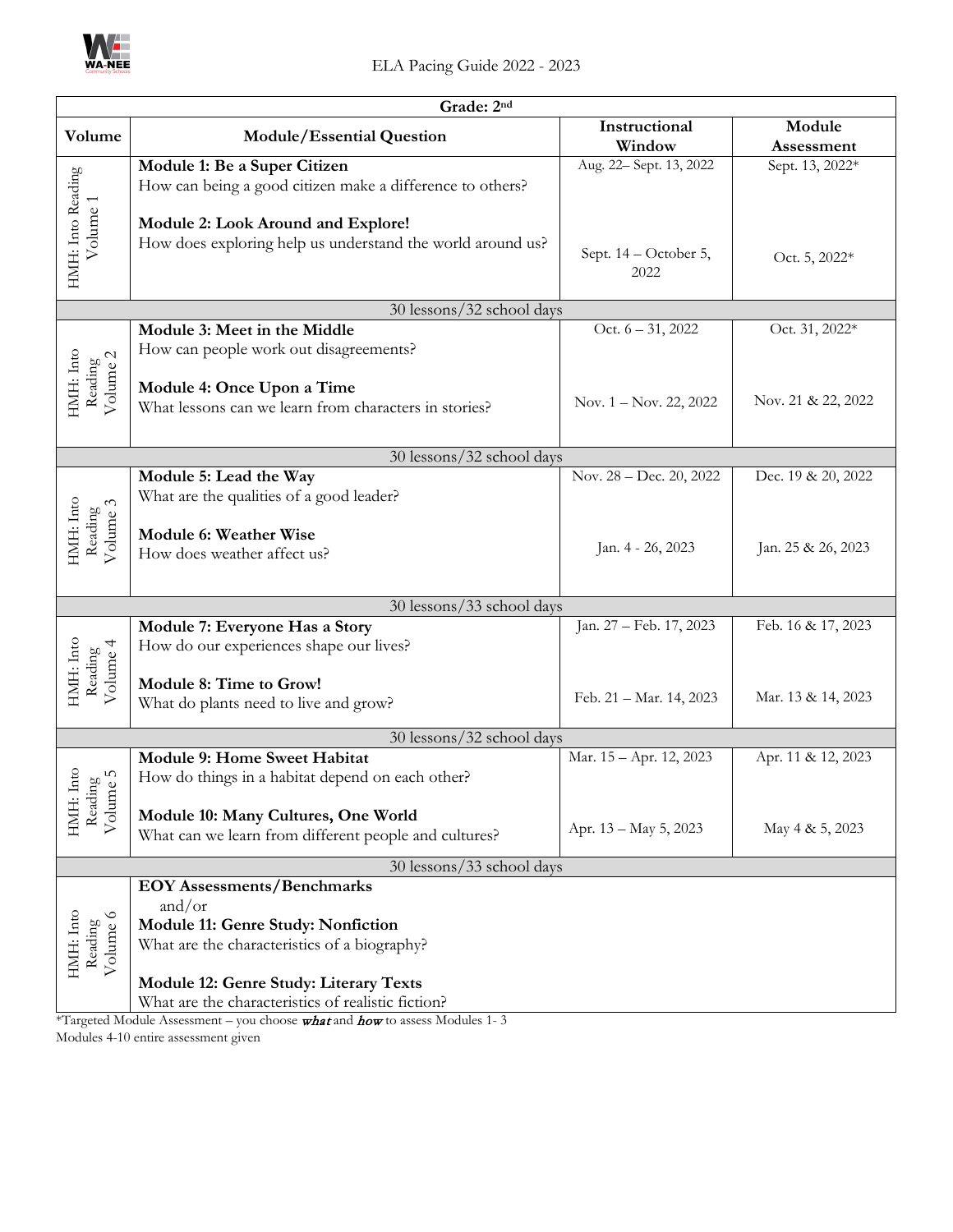

| Grade: 3rd                                                                 |                                                                                |                                   |                               |
|----------------------------------------------------------------------------|--------------------------------------------------------------------------------|-----------------------------------|-------------------------------|
| Volume                                                                     | <b>Module/Essential Question</b>                                               | Instructional                     | Module                        |
|                                                                            | Module 1: What a Character                                                     | Window<br>Aug. 22- Sept. 13, 2022 | Assessment<br>Sept. 13, 2022* |
|                                                                            | What makes a character interesting?                                            |                                   |                               |
|                                                                            |                                                                                |                                   |                               |
|                                                                            | <b>Module 2: Use Your Words</b>                                                |                                   |                               |
| HMH: Into<br>Reading<br>Volume 1                                           | How do people use words to express themselves?                                 | Sept. 14 – October 5, 2022        | Oct. 5, 2022*                 |
|                                                                            |                                                                                |                                   |                               |
|                                                                            | 30 lessons/32 school days                                                      |                                   |                               |
|                                                                            | Module 3: Let Freedom Ring!                                                    | Oct. $6 - 31, 2022$               | Oct. 31, 2022*                |
|                                                                            | How do historic places, documents, any symbol represent our                    |                                   |                               |
|                                                                            | nation?                                                                        |                                   |                               |
| HMH: Into<br>$\begin{array}{c} \rm{Reading}\\ \rm{Volume} \ 2 \end{array}$ | Module 4: Stories on Stage                                                     | Nov. $1 -$ Nov. 22, 2022          | Nov. 21 & 22, 2022            |
|                                                                            | Why might some stories be better told as plays?                                |                                   |                               |
|                                                                            | 30 lessons/32 school days                                                      |                                   |                               |
|                                                                            | <b>Module 5: Teamwork</b>                                                      | Nov. 28 - Dec. 20, 2022           | Dec. 19 & 20, 2022            |
|                                                                            | What can sports teach us about working together?                               |                                   |                               |
| HMH: Into<br>Reading<br>Volume 3                                           |                                                                                |                                   |                               |
|                                                                            | <b>Module 6: Animal Behaviors</b>                                              | Jan. 4 - 26, 2023                 | Jan. 25 & 26, 2023            |
|                                                                            | What behaviors help animals survive?                                           |                                   |                               |
|                                                                            |                                                                                |                                   |                               |
|                                                                            | 30 lessons/33 school days<br>Module 7: Make a Difference                       | Jan. 27 - Feb. 17, 2023           | Feb. 16 & 17, 2023            |
|                                                                            | How can one person make a meaningful difference in their                       |                                   |                               |
|                                                                            | local or global community?                                                     | <b>ClearSight Interim</b>         |                               |
|                                                                            |                                                                                | Assessment Feb. 1-28,<br>2023     |                               |
| Volume 4                                                                   | Module 8: Imagine! Invent!                                                     |                                   |                               |
| HMH: Into Reading                                                          | What does it take to make a successful invention?                              | Feb. 21 - Mar. 14, 2023           | Mar. 13 & 14, 2023            |
|                                                                            |                                                                                |                                   |                               |
|                                                                            | 30 lessons/32 school days<br>Module 9: From Farm to Table                      | Mar. 15 - Apr. 12, 2023           | Apr. 11 & 12, 2023            |
|                                                                            | How does food get to your table?                                               |                                   |                               |
|                                                                            |                                                                                |                                   |                               |
| HMH: Into<br>Volume 5<br>Reading                                           |                                                                                | Apr. 13 - May 5, 2023             | May 4 & 5, 2023               |
|                                                                            | Module 10: Tell a Tale<br>Why is it important to pass stories down to the next |                                   |                               |
|                                                                            | generation?                                                                    |                                   |                               |
| 30 lessons/33 school days                                                  |                                                                                |                                   |                               |
|                                                                            | <b>EOY Assessments/Benchmarks</b>                                              |                                   |                               |
|                                                                            | and/or<br>Module 11: Genre Study: Nonfiction                                   |                                   |                               |
| What are the characteristics of informational text?                        |                                                                                |                                   |                               |
| HMH: Into Reading<br>Volume 6                                              |                                                                                |                                   |                               |
|                                                                            |                                                                                |                                   |                               |
|                                                                            | Module 12: Genre Study: Literary Text                                          |                                   |                               |
|                                                                            | What are the characteristics of realistic fiction?                             |                                   |                               |

\*Targeted Module Assessment – you choose  $\boldsymbol{\mathrm{what}}$  and  $\boldsymbol{\mathrm{how}}$  to assess Modules 1-3 Modules 4-10 entire assessment given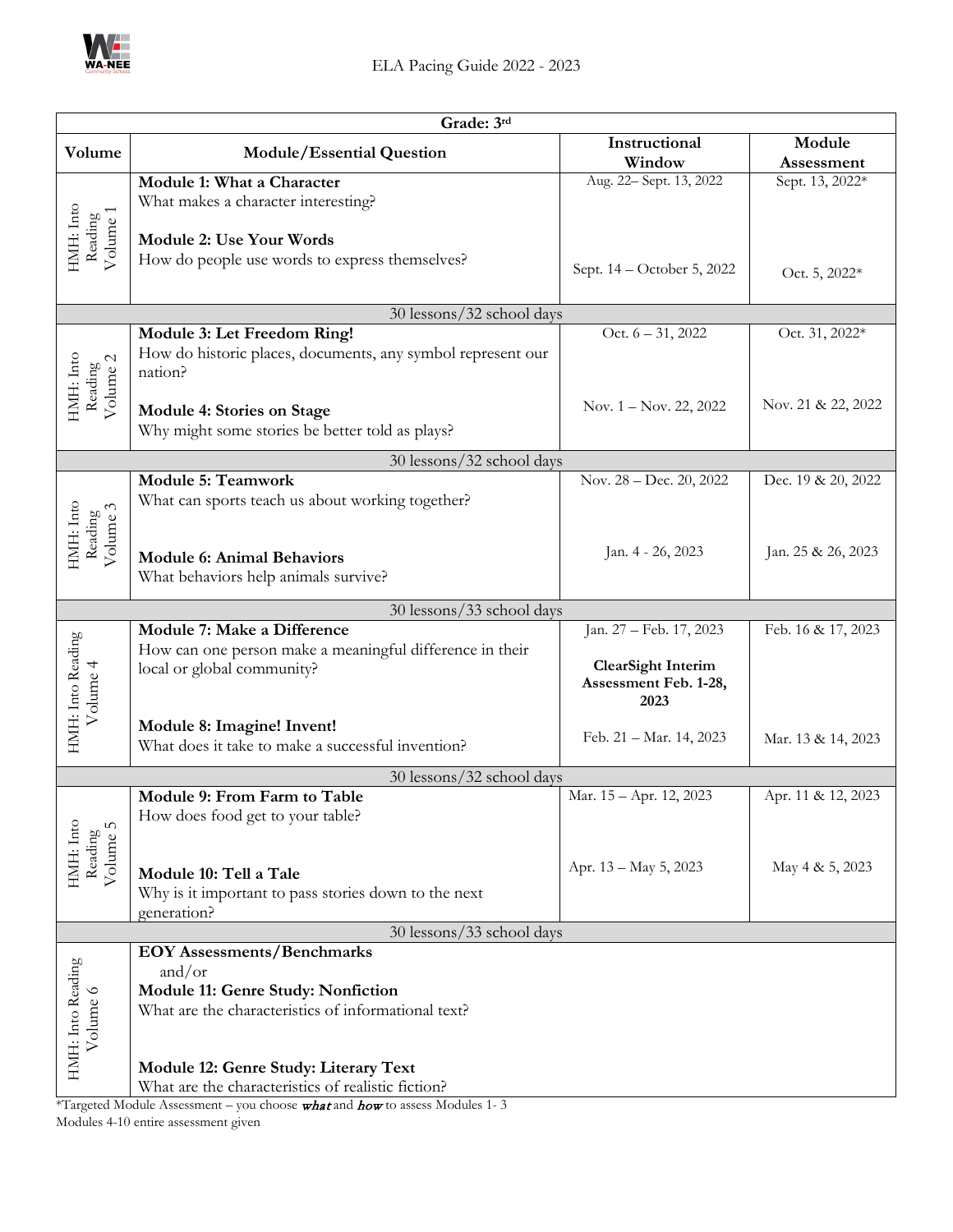

|                                             | Grade: 4th                                                                        |                                                         |                    |  |
|---------------------------------------------|-----------------------------------------------------------------------------------|---------------------------------------------------------|--------------------|--|
| Volume                                      | <b>Module/Essential Question</b>                                                  | Instructional                                           | Module             |  |
|                                             |                                                                                   | Window                                                  | Assessment         |  |
|                                             | Module 1: What Makes Us Who We Are?                                               | Aug. 22-Sept. 13, 2022                                  | Sept. 13, 2022*    |  |
|                                             | How do your experiences help shape your identity?                                 |                                                         |                    |  |
|                                             |                                                                                   |                                                         |                    |  |
| HMH: Into<br>Volume 1<br>Reading            | <b>Module 2: Come to Your Senses</b>                                              |                                                         |                    |  |
|                                             | How do people and animals use their senses to navigate                            | Sept. 14 – October 5, 2022                              | Oct. 5, 2022*      |  |
|                                             | the world?                                                                        |                                                         |                    |  |
|                                             | 30 lessons/32 school days                                                         |                                                         |                    |  |
|                                             | Module 3: Rise to the Occasion                                                    | Oct. $6 - 31$ , 2022                                    | Oct. 31, 2022*     |  |
|                                             | What does it take to meet a challenge?                                            |                                                         |                    |  |
| HMH: Into<br>Volume <sub>2</sub><br>Reading |                                                                                   |                                                         |                    |  |
|                                             | <b>Module 4: Heroic Feats</b>                                                     |                                                         | Nov. 21 & 22, 2022 |  |
|                                             | What makes someone a hero?                                                        | Nov. $1 -$ Nov. 22, 2022                                |                    |  |
|                                             |                                                                                   |                                                         |                    |  |
|                                             | 30 lessons/32 school days                                                         |                                                         |                    |  |
|                                             | Module 5: Art Everywhere                                                          | Nov. 28 - Dec. 20, 2022                                 | Dec. 19 & 20, 2022 |  |
|                                             | How far can your talents take you?                                                |                                                         |                    |  |
|                                             |                                                                                   |                                                         |                    |  |
| HMH: Into<br>Volume 3<br>Reading            |                                                                                   | Jan. 4 - 26, 2023                                       | Jan. 25 & 26, 2023 |  |
|                                             | Module 6: Marvels of Nature                                                       |                                                         |                    |  |
|                                             | What makes Earth's natural wonders exciting and unique?                           |                                                         |                    |  |
|                                             | 30 lessons/33 school days                                                         |                                                         |                    |  |
|                                             | <b>Module 7: Tricksters and Tall Tales</b>                                        | Jan. 27 - Feb. 17, 2023                                 | Feb. 16 & 17, 2023 |  |
|                                             | What lessons can you learn from characters in traditional                         |                                                         |                    |  |
|                                             | tales?                                                                            | <b>ClearSight Interim</b><br>Assessment Feb. 1-28, 2023 |                    |  |
| HMH: Into<br>Volume 4<br>Reading            |                                                                                   |                                                         |                    |  |
|                                             | Module 8: Food for Thought<br>What can we do to make more healthful food choices? | Feb. 21 - Mar. 14, 2023                                 | Mar. 13 & 14, 2023 |  |
|                                             |                                                                                   |                                                         |                    |  |
| 30 lessons/32 school days                   |                                                                                   |                                                         |                    |  |
|                                             | <b>Module 9: Global Guardians</b>                                                 | Mar. 15 - Apr. 12, 2023                                 | Apr. 11 & 12, 2023 |  |
| S<br>60                                     | What can people do to care for our planet?                                        |                                                         |                    |  |
| HMH: Into<br>Reading<br>Volume              |                                                                                   |                                                         |                    |  |
|                                             |                                                                                   | Apr. 13 - May 5, 2023                                   | May 4 & 5, 2023    |  |
|                                             | <b>Module 10: Communication Nation</b>                                            |                                                         |                    |  |
|                                             | What forms can communication take?<br>30 lessons/33 school days                   |                                                         |                    |  |
| <b>EOY Assessments/Benchmarks</b>           |                                                                                   |                                                         |                    |  |
|                                             | and/or                                                                            |                                                         |                    |  |
|                                             | Module 11: Genre Study: Nonfiction                                                |                                                         |                    |  |
| Volume 6<br>Reading                         | What are the characteristics of informational text?                               |                                                         |                    |  |
| HMH: Into                                   |                                                                                   |                                                         |                    |  |
|                                             | Module 12: Genre Study: Fiction                                                   |                                                         |                    |  |
|                                             | What are the characteristics of realistic fiction?                                |                                                         |                    |  |
|                                             | *Targeted Module Assessment - you choose what and how to assess Modules 1-3       |                                                         |                    |  |

Modules 4-10 entire assessment given